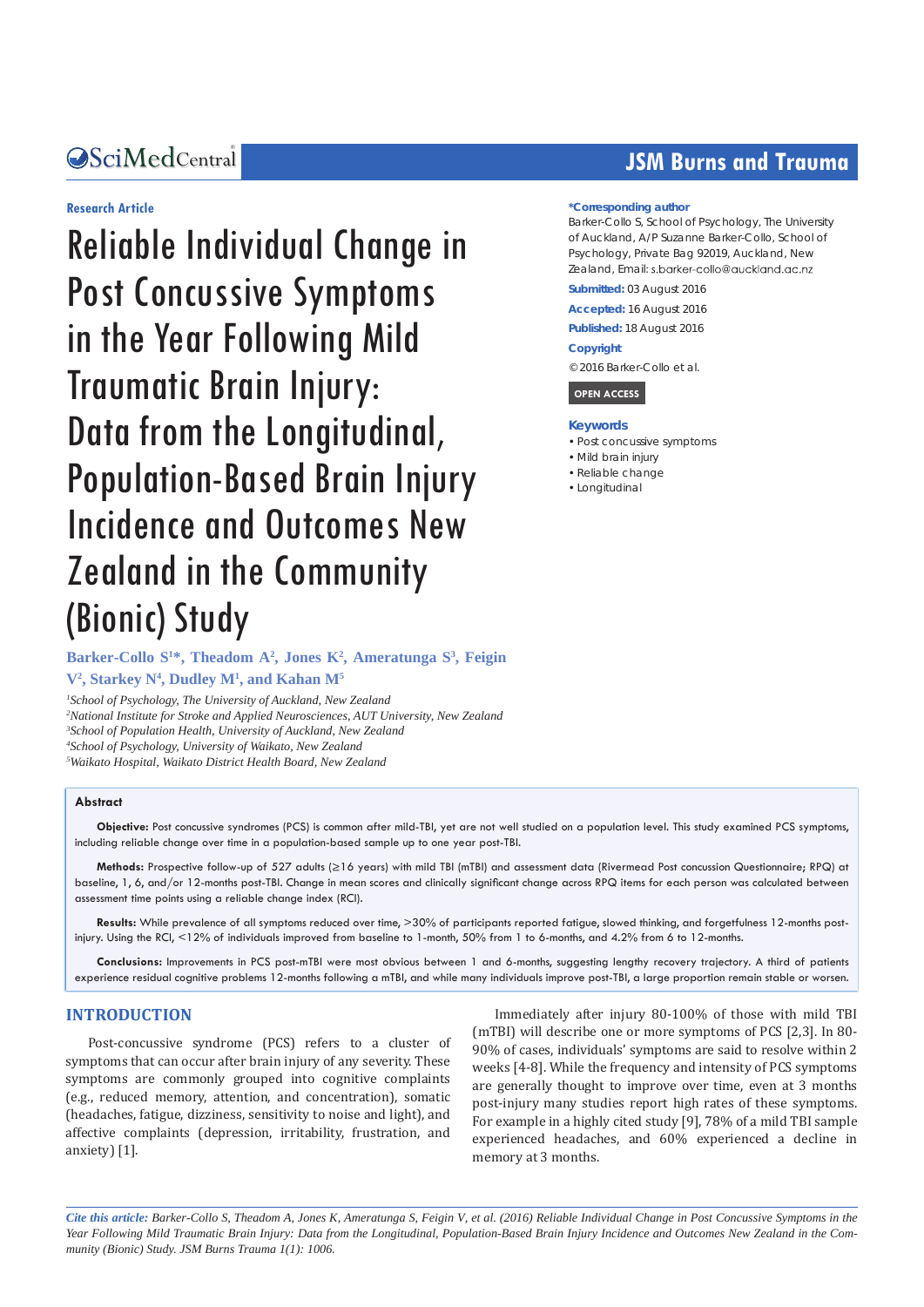In other studies, symptoms may remain for three to six months [10], but evidence indicates that many cases are completely resolved within 6 months [11].

While Levin et al., report that although nearly all patients initially reported cognitive problems, somatic complaints, and emotional malaise (e.g., 47% headaches, 22% decreased energy and 22% complaints of dizziness), these post-concussion symptoms had substantially resolved by the 3-month follow-up examination. The authors concluded that a single uncomplicated minor head injury produces no permanent disabling neurobehavioral impairment in the majority of patients without pre-existing neuropsychiatric disorder and substance abuse.

In contrast, others report [12] that 50% of mTBI sufferers report dizziness and headache, and 75% report fatigue 5-6 months post-injury. In a dual cohort study comparing those with mTBI and a matched other-injury group Kraus et al [13] found 83% of mTBI had at least one symptom at 6 months post-injury and on average they had 4.3 complaints with dizziness, vision problems, memory problems, and alcohol intolerance occurring more frequently in the mTBI than the other-injury cohort. Even at 1 year post-injury Dikmen et al. [2], reports that 44% of hospitalized cases of mTBI note the presence of 3 or more symptoms that were new or worse after injury, though as a hospitalized sample this sample is likely to represent the more sever end of the mild TBI spectrum. Roe [14] reports that 23% of a cohort with mTBI met PCS symptom criteria at 6 and 12 months post injury, with cognitive symptoms being more prominent than physical or behavioural symptoms. Other authors [15] have concluded that PCS lasts, on average, for over 3 years. In our earlier study, which used a sub sample of the current sample (N=341), and which was drawn from a populationbased sample with mTBI, 47.9% reported experiencing four or more post-concussive symptoms1 year post-injury [16].

The above literature is inconsistent about the nature of PCS in the long-term after mTBI, there is a paucity of data describing the effects of mTBI across multiple assessment times, and all but one study used hospital samples [16], with the result being that the literature therefore does not account for the proportion of mTBI cases that go untreated and undetected, potentially leading to the overestimation of long-term effects. Finally, the majority of the literature which does examine change in symptoms over time is limited to describing the prevalence of specific symptoms or the mean number of symptoms across a group of individuals. There is no reference in the literature to the clinical significance of change over time on an individual level in relation to PCS. This final point is of central importance if one wants to take the findings of large scale studies and apply these to individual change over time within a rehabilitative context.

The aim of this analysis was to describe change in PCS symptoms of a population-based sample of adults (≥16 years; N=527) across the first year post-mTBI. The mean and presence of each symptom at each time point (baseline, 1, 6, and 12 months) as well as the statistical significance of change over time are presented. In addition, the proportion of individuals with clinically significant change in PCS symptoms is calculated using an update on Jacobsen and Traux's [17] formula, which is a significant addition to the existing literature. Tabulated data presented here includes all the figures required for clinicians to apply the formula for reliable change to individual cases. This builds upon our previous work which identified that nearly half of those who experience mTBI continue to experience persistent symptoms 1 year later, indicating that these persistent symptoms need to be identified and acknowledged by clinicians, with information and support provided to facilitate recovery and prevent re-injury [18].

### **METHOD**

#### **Study population**

This study was conducted as part of a longitudinal, populationbased mTBI incidence cohort study known as *Brain Injury Incidence and Outcomes in the New Zealand Community* (BIONIC). Full details of the methodology and TBI incidence findings have been published separately [19,20]. Within the main BIONIC study, all cases of TBI that occurred during a one year period (1 March 2010 through 28 February 2011) in the Hamilton and Waikato Districts of New Zealand (NZ) were identified.

TBI was defined by the World Health Organisation criteria, as an acute brain injury resulting from mechanical energy to the head from external physical forces [21]. Information on all potential TBI cases based on self-report and information obtained from medical records was reviewed by a diagnostic adjudication group to determine if each case met the inclusion criteria for TBI for this study.

All confirmed TBI cases were invited to participate in followup assessments at baseline (within 2 weeks of the injury) and at 1, 6 and 12-months to monitor their recovery. Assessments were completed in person at the participant's place of residence or at another mutually convenient location such as a private room at a GP practice, library or at the university. The TBI incidence study included people of all TBI severities; however 95% of TBIs identified were classified as mild (defined as a Glasgow Coma Score of 13-15 and/or Post-traumatic Amnesia of <24 hours). Data on mild TBI cases aged ≥16 years was extracted for these analyses. Cases were retained in the analysis where data on PCS symptoms were available for at least one follow-up assessment. In total there were 527 cases of adult mild TBI who provided consent and who had data for at least one follow-up assessment. See (Figure 1) flowchart of recruitment.

### **PROCEDURE**

Ethical approval was obtained from the Northern Y Health and Disability Ethics Committee of NZ (NTY/09/09/095) and the Auckland University of Technology Ethics Committee (09/265). All participants included in the analysis provided informed written consent.

Baseline assessments included general demographic information, details of the injury and treatment received, and details of comorbidities, current work status and prior TBI. In regards to the present analysis, post concussive symptoms were assessed using the *Rivermead Post Concussion Symptoms Questionnaire (RPQ)* [22,23] which was specifically developed to assess the severity of [symptoms](http://en.wikipedia.org/wiki/Symptom) experienced after a brain injury. For each item, the participant is presented with a particular symptom (e.g., "headaches", "forgetfulness, poor memory") and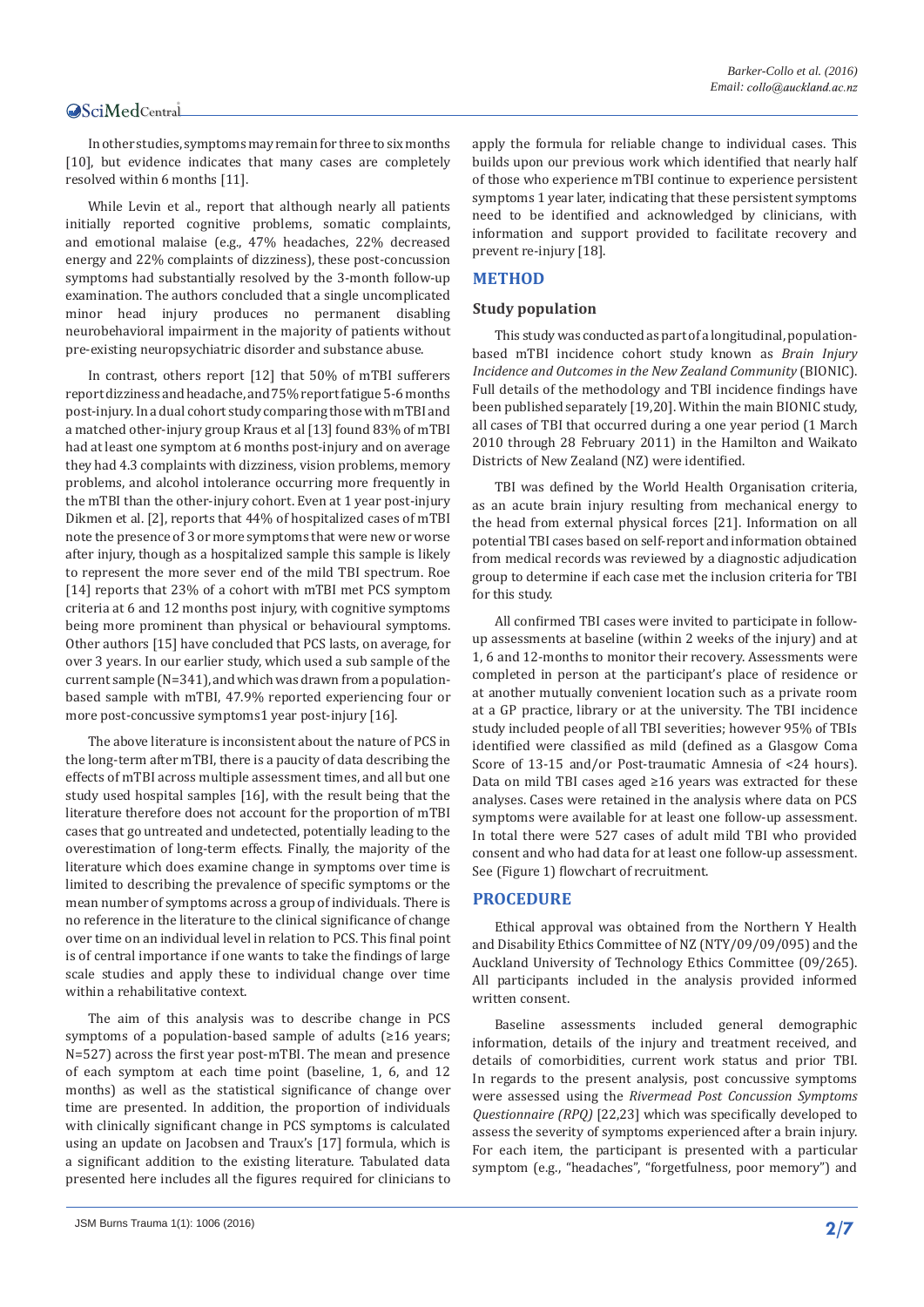

they are asked to compare their experience of that symptom within the last 24hours with their experience before the injury. Each symptom is rated on a scale from 0= Not experienced at all; 1= No more of a problem;  $2 = A$  mild problem;  $3 = A$  moderate problem; to 4= A severe problem. For the purposes of this analysis, item scores of 0 or 1 were classified as "not present" while scores of 2 or more were considered "symptom present". The first three symptoms of the RPQ (headaches, nausea/ vomiting, dizziness) are referred to as RPQ-3 or RPQh (RPQ head) [24], and are thought to represent the early (within 2 weeks of injury) symptoms associated with post-concussion syndrome; whilst the remaining 13 items are thought to reflect symptoms that are more likely to persist.

#### **STATISTICAL ANALYSES**

Preliminary analyses using t-tests and chi square (as appropriate to the data) were conducted to compare incident cases who consented and had follow-up data (*N* = 527) to those who did not consent  $(N = 644)$ . The frequency of individuals expressing each symptom at each time of assessment are then presented, as are the means and standard deviations of each symptom at each time of assessment. Statistical significance of change over time (baseline to 1 month, 1 to 6 months, and 6 to 12 months) was determined through producing a within-subject t-test for each symptom. Reliable change was calculated for each individual using an extension of the original RCI [17] that takes into account practice effects [25]. Change was examined from baseline to 1 month, 1 to 6 months, and 6 to 12 months. This was calculated as  $((X_2 - X_1) - (M_2 - M_1))/SDD$  where  $X_1$  is the observed individual's pre-test score,  $\mathtt{X}_2$  is the observed post-test score,  $\mathtt{M}_1$ and  $M_2$ are the group mean pre and post-test scores, and SDD is the standard deviation of the group test-retest difference. The correction for practice effects is the addition of the constant that is based on group level average change [24]. Participant scores that are +/-1.69 indicate reliable improvement and reliable decline, respectively.

# **RESULTS**

### **Sample Characteristics**

Preliminary analysis was conducted to compare those incident cases who consented to follow-up assessment and had follow-up data  $(N = 527)$  and those who did not consent  $(N = 100)$ 644). The groups did not differ significantly in terms of gender, area of residence (Hamilton (urban) versus Waikato (rural) region), or mechanism of injury (*p >*.05). However, the groups did differ significantly (all *p* values *<*.0001) in terms of age (with consenting individuals being significantly younger, mean ages = 25.68 and 30.83, respectively) and ethnicity (consenting having a larger proportion of non-Europeans, 24.14 versus 9.63%).

In regards to mechanism of injury within the present sample, the greatest proportion (30.3%) were due to a fall, followed by assault (22.7%), traffic crash (16.4%), recreational activities (11.0%) and work-related injury (2.2%). The remaining 17.4% of injuries did not fall into any of these categories.

#### **Symptom Prevalence**

Figure (2) presents the prevalence of each PCS symptom at each time of measure. As can be seen in Figure (2), the most frequent symptoms rated as 2 or more on the RPQ immediately after injury were not limited to items of the RPQ-3 (i.e., dizziness, nausea/vomiting, headaches), and included fatigue, headaches, taking longer to think, forgetfulness, and dizziness; all of which were present in at least 50% of the sample. The least common symptoms were double vision, and nausea/vomiting, both of which occurred in less than 25% of the sample. Looking at the prevalence rates over time it can be seen that all symptoms reduced over time. At one year post injury more than 30% of the sample continued to report problems with fatigue, taking longer to think, and forgetfulness. Double vision and nausea/vomiting remained the least prevalent symptoms, being reported in less than 10% of participants.

Table (1) presents the means and standard deviations obtained on each symptom at each time of assessment, including examination of the significance of within-subject change over each time period. As seen in Table (1), from baseline to 1 month post-injury all symptoms on the RPQ reduced, with all but nausea/vomiting, sleep disturbance, poor concentration, and double vision improving significantly. From 1 to 6 months all of these except poor concentration, which reduced significantly, remain non-significant. In addition light sensitivity, noise sensitivity, forgetfulness and being irritable/easily angered no longer improved significantly. From 6 to 12 months, all symptoms continued to reduce with the exception of depression which increased, though this was not significant. Those symptoms which showed significant within-subject reductions over this time frame included noise sensitivity, fatigue, irritability, frustration/impatience, forgetfulness, poor concentration, and slowed thinking.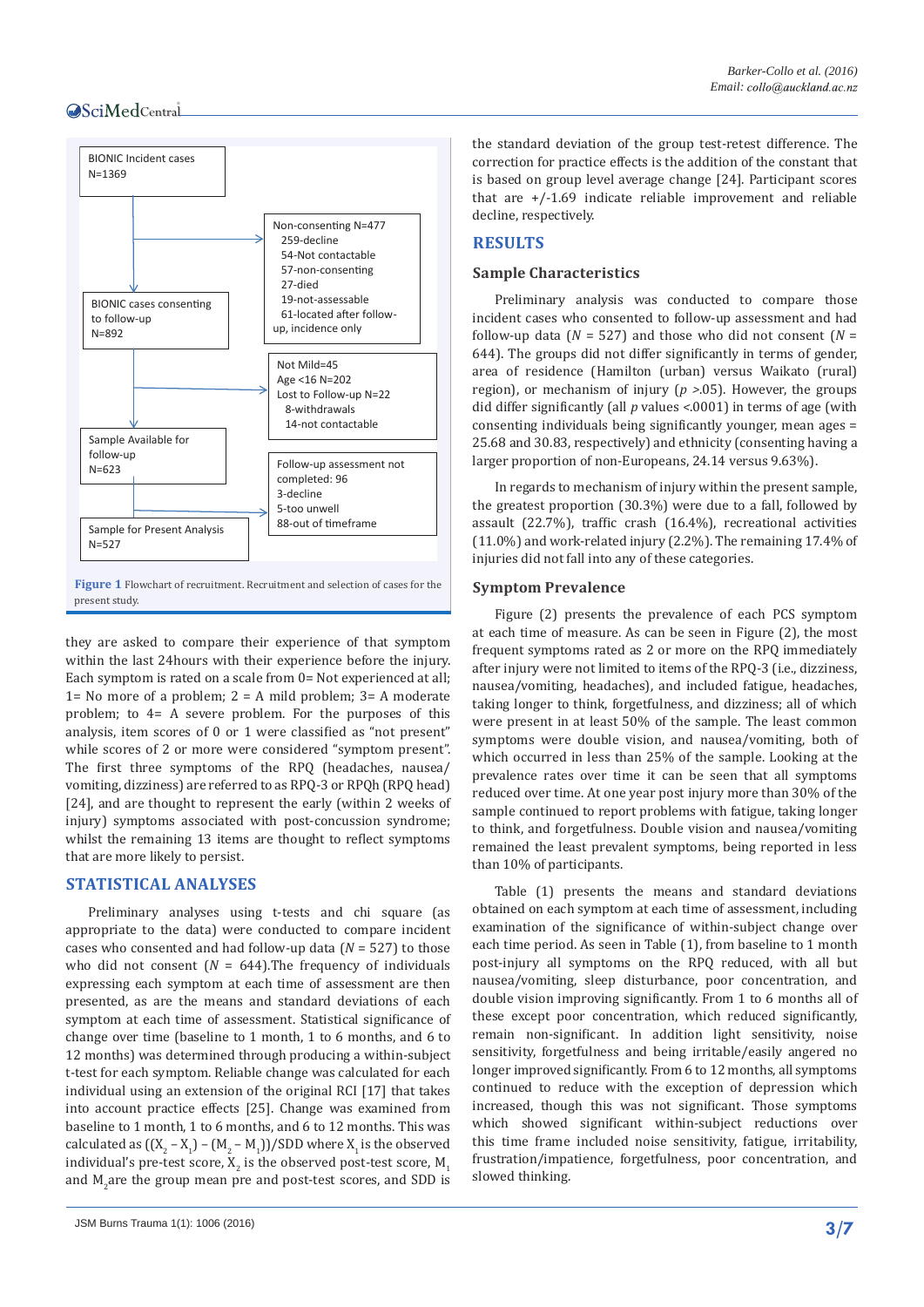

Note: The above differ from the adom et al. [18], reflecting different samples.

| Table 1: Means and SDs on RPQ items at each assessment and significance of differences between assessments. |                              |           |                      |           |                                |                                         |                       |       |                                    |                                            |                        |           |                                       |                                             |
|-------------------------------------------------------------------------------------------------------------|------------------------------|-----------|----------------------|-----------|--------------------------------|-----------------------------------------|-----------------------|-------|------------------------------------|--------------------------------------------|------------------------|-----------|---------------------------------------|---------------------------------------------|
|                                                                                                             | <b>Baseline</b><br>$N = 197$ |           | 1-month<br>$N = 261$ |           | SDD<br><b>Baseline</b><br>to 1 | Significance<br>of change to 1<br>month | 6-months<br>$N = 420$ |       | <b>SDD</b><br>$1$ to $6$<br>months | Significance of<br>change 1 to 6<br>months | 12-months<br>$N = 527$ |           | SDD <sub>6</sub><br>to $12$<br>months | Significance of<br>change 6 to 12<br>months |
|                                                                                                             | Mean                         | <b>SD</b> | Mean                 | <b>SD</b> | month                          | Df1=1, Df2=137   Mean                   |                       | SD    |                                    | Df1=1, Df2=174 Mean                        |                        | <b>SD</b> |                                       | Df1=1, Df2=352                              |
| 11<br>.headache                                                                                             | 1.91                         | 1.266     | 1.52                 | 1.277     | 1.167                          | $F = 26.084$ , p <. 001                 | 1.09                  | 1.150 | 1.173                              | $F=9.977$ , p=.002                         | .97                    | 1.143     | 1.052                                 | $F = 3.693$ , p=.055                        |
| 2. dizziness                                                                                                | 1.44                         | 1.230     | 1.20                 | 1.182     | 1.169                          | $F=12.212$ , $p=.001$                   | .76                   | 1.024 | 1.191                              | $F=6.444$ , $p=.012$                       | .68                    | 1.042     | .958                                  | $F = 3.572$ , p<br>$=.060$                  |
| 3. nausea,<br>vomiting                                                                                      | .71                          | 1.080     | .56                  | 1.001     | 1.080                          | $F=2.740$ , $p=.100$                    | .46                   | .842  | .882                               | $F=.599,p=.440$                            | .37                    | .742      | .907                                  | $F = 2.516$ , $p = 0.114$                   |
| 4. noise<br>sensitivity                                                                                     | 1.37                         | 1.369     | .97                  | 1.168     | 1.215                          | $F = 7.848$ , $p = .006$                | .82                   | 1.149 | 1.060                              | $F=3.180$ , $p=.076$                       | .70                    | 1.099     | 1.12                                  | $F=6.943$ , p=.009                          |
| 5. sleep<br>disturbance                                                                                     | 1.43                         | 1.341     | 1.33                 | 1.291     | 1.257                          | $F = 3.598$ , $p = 0.060$               | 1.06                  | 1.191 | 1.349                              | $F = 2.824$ , $p = 0.095$                  | .99                    | 1.198     | 1.56                                  | $F = 1.434$ , p=.232                        |
| 6. fatigue                                                                                                  | 2.05                         | 1.360     | 1.77                 | 1.309     | 1.235                          | $F=7.992$ , $p=005$                     | 1.28                  | 1.270 |                                    | 1.110 $F=10.245$ , p=.002                  | 1.13                   | 1.260     |                                       | 1.030 $ F=6.942$ , p=.009                   |
| 7. irritable,<br>easy to<br>anger                                                                           | 1.53                         | 1.296     | 1.26                 | 1.218     | 1.293                          | $F = 13.109$ ,<br>p<.001                | 1.15                  | 1.197 | 1.241                              | $F=.627,p=.430$                            | 1.02                   | 1.135     |                                       | 1.086   $F=6.782$ , p=.010                  |
| 8.<br>depressed,<br>tearful                                                                                 | 1.01                         | 1.116     | .84                  | 1.089     | .978                           | $F=8.246$ , $p=.005$                    | .79                   | 1.053 | 1.080                              | $F = .123$ , $p = .727$                    | 1.06                   | 1.137     |                                       | 1.010 $ F=2.025,p=.156$                     |
| 9. frustrated,<br>impatient                                                                                 | 1.52                         | 1.272     | 1.39                 | 1.219     | 1.238                          | $F=5.788$ , p= .017                     | 1.21                  | 1.179 | 1.300                              | $F = 8.792$ , $p = .003$                   | .73                    | 1.042     |                                       | $1.073$ F=7.719,p=.006                      |
| 10. forgetful                                                                                               | 1.73                         | 1.291     | 1.56                 | 1.287     | 1.272                          | $F=6.471$ , $p=.012$                    | 1.22                  | 1.239 | 1.124                              | $F=1.810$ , $p=.180$                       | 1.13                   | 1.251     | .994                                  | $F = 7.461$ , p=.007                        |
| $11.$ poor<br>concentra-<br>tion                                                                            | 1.60                         | 1.335     | 1.47                 | 1.242     | 1.278                          | $F=2.555, p=.112$                       | 1.14                  | 1.217 | 1.200                              | $F = 5.142$ , $p = 0.025$                  | 1.05                   | 1.185     |                                       | 1.070   $F=6.946$ , p=.009                  |
| 12. longer to<br>think                                                                                      | 1.82                         | 1.307     | 1.51                 | 1.239     | 1.031                          | $F=16.371$ , p<. 001 1.21               |                       | 1.220 | 1.173                              | $F=8.409$ , $p=.004$                       | 1.06                   | 1.198     | .963                                  | $F = 7.059$ , p=.008                        |
| 13. blurred<br>vision                                                                                       | .99                          | 1.204     | .84                  | 1.138     | 1.093                          | $F=11.220$ , $p=.001$                   | .60                   | .997  | 1.023                              | $F=4.590, p=.034$                          | .58                    | 1.034     | .979                                  | $F=.003,p=.957$                             |
| 14. light<br>sensitivity                                                                                    | 1.11                         | 1.247     | .89                  | 1.184     | .966                           | $F=4.473$ , p=.036                      | .68                   | 1.092 | 1.099                              | $F = .572$ , $p = .450$                    | .57                    | 1.048     | 1.058                                 | $F = 3.277$ , p=.071                        |
| 15. double<br>vision                                                                                        | .41                          | .908      | .41                  | .879      | .757                           | $F = 2.476$ , $p = 118$                 | .32                   | .736  | .844                               | $F = 128, p = 721$                         | .28                    | .729      | .759                                  | $F = .595, p = .441$                        |
| 16.<br>restlessness                                                                                         | 1.30                         | 1.300     | 1.11                 | 1.148     | 1.115                          | $F=9.321$ , $p=.003$                    | .88                   | 1.037 | 1.059                              | $F = 6.974$ , $p = 0.09$                   | .75                    | 1.011     | .905                                  | $F=8.307$ , $p=.004$                        |

**Abbreviations:** SDD = standard deviation of difference between time points. This, along with group means can be used to calculate reliable change using the formula provided (see Statistical Analysis section).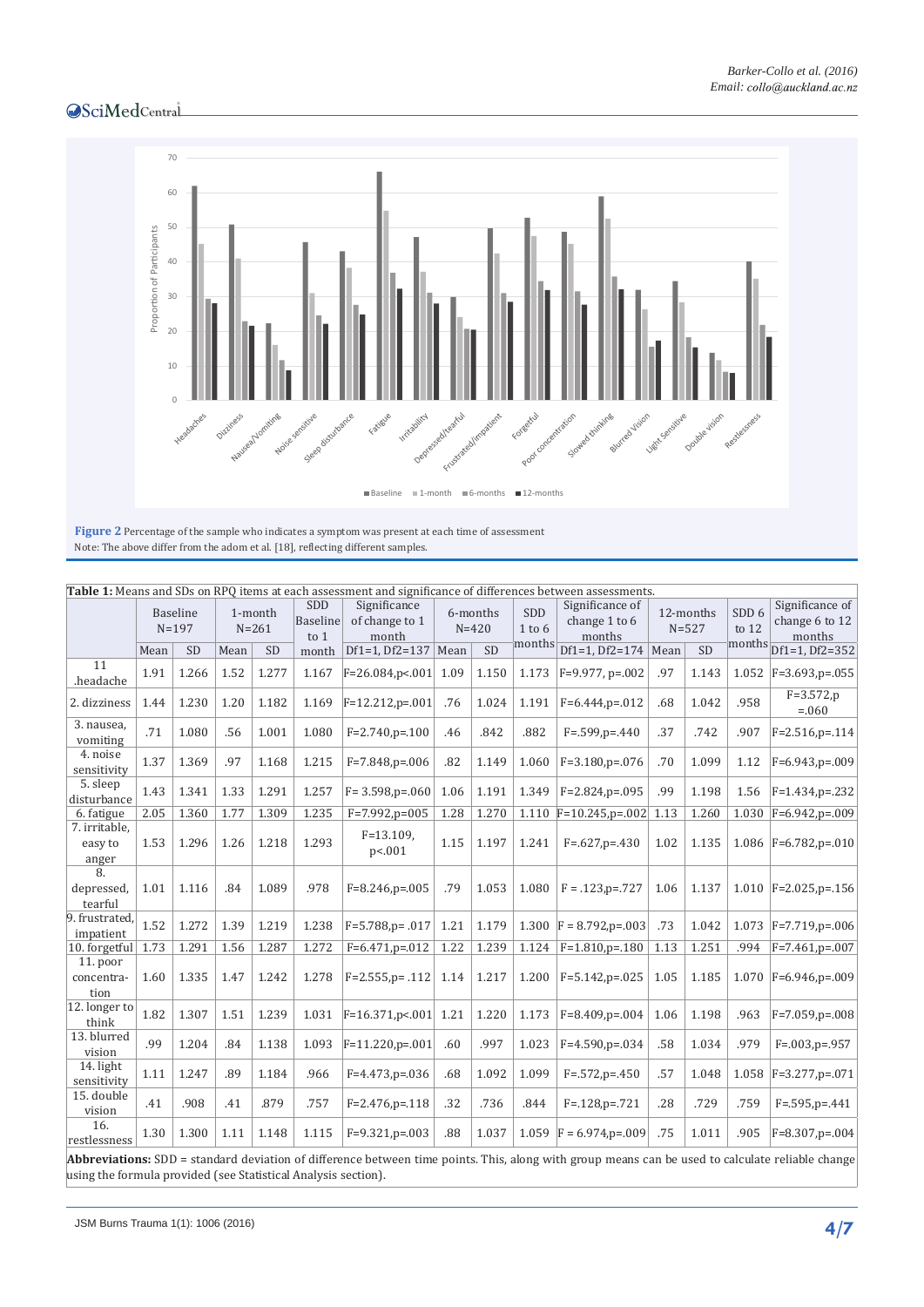Table (2) presents the results of calculations of the reliable change index, indicating the number and percentage of individuals whose performance reliably improved (scores reduced), reliably declined, or stayed the same. Overall, just fewer than 12% of individuals reliably improved from baseline to one month assessment, 50% improved from 1 to 6 months, and 4.2% significantly improved from 6 to 12 months. The greatest proportion of individuals (> 86%) showed no reliable change in symptom scores from baseline to 1 months and from 6 to 12months.

### **DISCUSSION**

The main goal of treatment in any neurological condition is improvement in the patient's symptoms. Yet the measurement of reliable change at the individual level in people with mTBI remains an area of significant challenge. This study was conducted to examine stability or change in symptom reporting in people with mTBI on the most commonly used self-report measure of post-concussive symptoms, the RPQ.

In the present study, the most frequent symptoms immediately after injury were fatigue, headaches, taking longer to think, forgetfulness, and dizziness; while the least common were double vision, and nausea/vomiting. The first three symptoms of the RPQ (headaches, nausea/vomiting, dizziness) are referred to as RPQ-3, also known as RPQh (RPQ head) [26], and are thought to represent the early (immediately following injury) symptoms associated with post-concussion syndrome. Our findings suggest

that despite research suggesting that it represents a distinct construct and subscale of the RPQ [27], the RPQ-3 does not include the symptoms most frequently reported in the acute stage, nor are they the ones that are least reported over time.

Statistically, many of the symptoms reduced significantly over time, with all symptoms improving with the exception of nausea/vomiting, sleep disturbance, poor concentration, and double vision from baseline to 1 month. While fewer symptoms reached significance, the majority continued to improve to 6 months. Further, 7 of the 16 symptoms showed the greatest change indicative of improvement between 6 and 12 months (noise sensitivity, fatigue, irritability, frustration/impatience, forgetfulness, poor concentration, and slowed thinking).

Differences at a group mean level over time do not address the clinical question of identifying the extent to which people can be expected to reliably improve or decline. Indeed, despite these statistically significant changes, when using the reliable change index fewer than 12% of individuals reliably improved from baseline to one month assessment, 50% from 1 to 6 months, and 4.2% from 6 to 12 months. This suggests that it is important to consider clinically meaningful change rather than changes that are statistically significant, per se. Indeed, it is important to note that in the 1 to 6 month period where the most individuals did experience significant improvement, a further 33% of individuals had significant increases in symptom reporting.

It is recommended that manufacturers of tests provide

| Table 2: Number and percentage of individuals whose change was a reliable increase, decrease, or where there was no reliable change. |            |                                         |             |             |                                   |             |                                    |             |             |  |  |
|--------------------------------------------------------------------------------------------------------------------------------------|------------|-----------------------------------------|-------------|-------------|-----------------------------------|-------------|------------------------------------|-------------|-------------|--|--|
|                                                                                                                                      |            | Change baseline to 1 month<br>$N = 138$ |             |             | Change 1 to 6 months<br>$N = 175$ |             | Change 6 to 12 months<br>$N = 353$ |             |             |  |  |
|                                                                                                                                      | Reduced    | No Change                               | Increased   | Reduced     | No Change                         | Increased   | Reduced                            | No Change   | Increased   |  |  |
| 1.headaches                                                                                                                          | $7(5.1\%)$ | 126(91.3%)                              | $5(3.6\%)$  | 23(13.1%)   | 150(85.7%)                        | $3(1.7\%)$  | 32(9.1%)                           | 297 (84.4%) | 24 (6%)     |  |  |
| 2. dizziness                                                                                                                         | $4(2.9\%)$ | 128(92.8%)                              | $6(4.3\%)$  | $4(2.3\%)$  | 159(90.9%)                        | 12(6.9%)    | 26(7.4%)                           | 309 (87.5%) | 18 (5%)     |  |  |
| 3. nausea,<br>vomiting                                                                                                               | 17(12.3%)  | 115(83%)                                | $6(4.3\%)$  | 12(6.9%)    | 154(88.0%)                        | 8(4.6%)     | 215.9%)                            | 317 (89.8%) | 15 (4.2%)   |  |  |
| 4. noise<br>sensitivity                                                                                                              | $7(5.1\%)$ | 123(89.1%)                              | 8(5.8%)     | $3(1.7\%)$  | 162(92.6%)                        | $10(5.7\%)$ | 35(9.9%)                           | 299 (84.7%) | 21(5.9%)    |  |  |
| 5. sleep<br>disturbance                                                                                                              | $6(4.3\%)$ | 128(92.8%)                              | $4(2.9\%)$  | $8(4.6\%)$  | 154(88.0%)                        | $13(7.4\%)$ | $10(2.8\%)$                        | 314 (89.0%) | 29 (8%)     |  |  |
| 6. fatigue                                                                                                                           | $7(5.1\%)$ | 124(89.9%)                              | $7(5.1\%)$  | $4(2.3\%)$  | 163(93.1%)                        | $8(4.6\%)$  | 33(9.3%)                           | 301 (85.2%) | 19(5.4%)    |  |  |
| 7. irritable, easily<br>angered                                                                                                      | $7(5.1\%)$ | 121(87.7%)                              | 10(7.2%)    | 18(10.3%)   | 140(80.0%)                        | 17(10%)     | 30(8.5%)                           | 303(85.8%)  | 20 (5.7%)   |  |  |
| 8. depressed or<br>tearful                                                                                                           | 14(10.1%)  | 121(87.7%)                              | $3(2.2\%)$  | $12(6.9\%)$ | 152(86.9%)                        | $11(6.3\%)$ | $25(7.1\%)$                        | 303(85.8%)  | 25 (7.1%)   |  |  |
| 9. frustrated,<br>impatient                                                                                                          | $6(4.3\%)$ | 122(88.4%)                              | $10(7.2\%)$ | $8(4.6\%)$  | 164(93.7%)                        | $3(1.7\%)$  | 7(1%)                              | 323 (91.5%) | 23 (6%)     |  |  |
| 10. forgetfulness                                                                                                                    | $6(4.3\%)$ | 124(89.9%)                              | $8(5.8\%)$  | $2(1.1\%)$  | 162(92.6%)                        | $11(6.3\%)$ | 30(8.5%)                           | 304 (86.1%) | 19 (5.4%)   |  |  |
| $11.$ poor<br>concentration                                                                                                          | $8(5.8\%)$ | 125(90.6%)                              | $5(3.6\%)$  | $6(3.4\%)$  | 160(91.4%)                        | $9(5.1\%)$  | $25(7.1\%)$                        | 310 (87%)   | 18 (5%)     |  |  |
| 12. longer to<br>think                                                                                                               | $4(2.9\%)$ | 129(93.5%)                              | $5(3.6\%)$  | $4(2.3\%)$  | 160(91.4%)                        | $11(6.3\%)$ | 27(8%)                             | 306 (86.7%) | 20(5.7%)    |  |  |
| 13. blurred<br>vision                                                                                                                | 21(15.2%)  | 114(82.6%)                              | $3(2.2\%)$  | 19(10.9%)   | 152(86.9%)                        | $4(2.3\%)$  | 21(5.9%)                           | 311 (88.1%) | 21(5.9%)    |  |  |
| 14. light<br>sensitivity                                                                                                             | 14(10.1%)  | 119(86.2%)                              | $5(3.6\%)$  | $5(2.9\%)$  | 160(91.4%)                        | 10(5.7%)    | 28(8%)                             | 302 (85.6%) | 23 (6%)     |  |  |
| 15. double vision                                                                                                                    | $6(4.3\%)$ | 128(92.8%)                              | $4(2.9\%)$  | 7(4%)       | 158(90.3%)                        | $10(5.7\%)$ | $15(4.2\%)$                        | 323 (91.5%) | $15(4.2\%)$ |  |  |
| 16. restlessness                                                                                                                     | 17(12.3%)  | 115(83%)                                | $6(4.3\%)$  | 21(12%)     | 145(82.9%)                        | 9(5%)       | $15(4.2\%)$                        | 324 (91.8%) | 14 (3%)     |  |  |
| total score                                                                                                                          | 15(11.6%)  | 119(86.2%)                              | $4(2.9\%)$  | 87(50%)     | 29(16%)                           | 58(33%)     | $15(4.2\%)$                        | 321 (90.9%) | 17 (4.8%)   |  |  |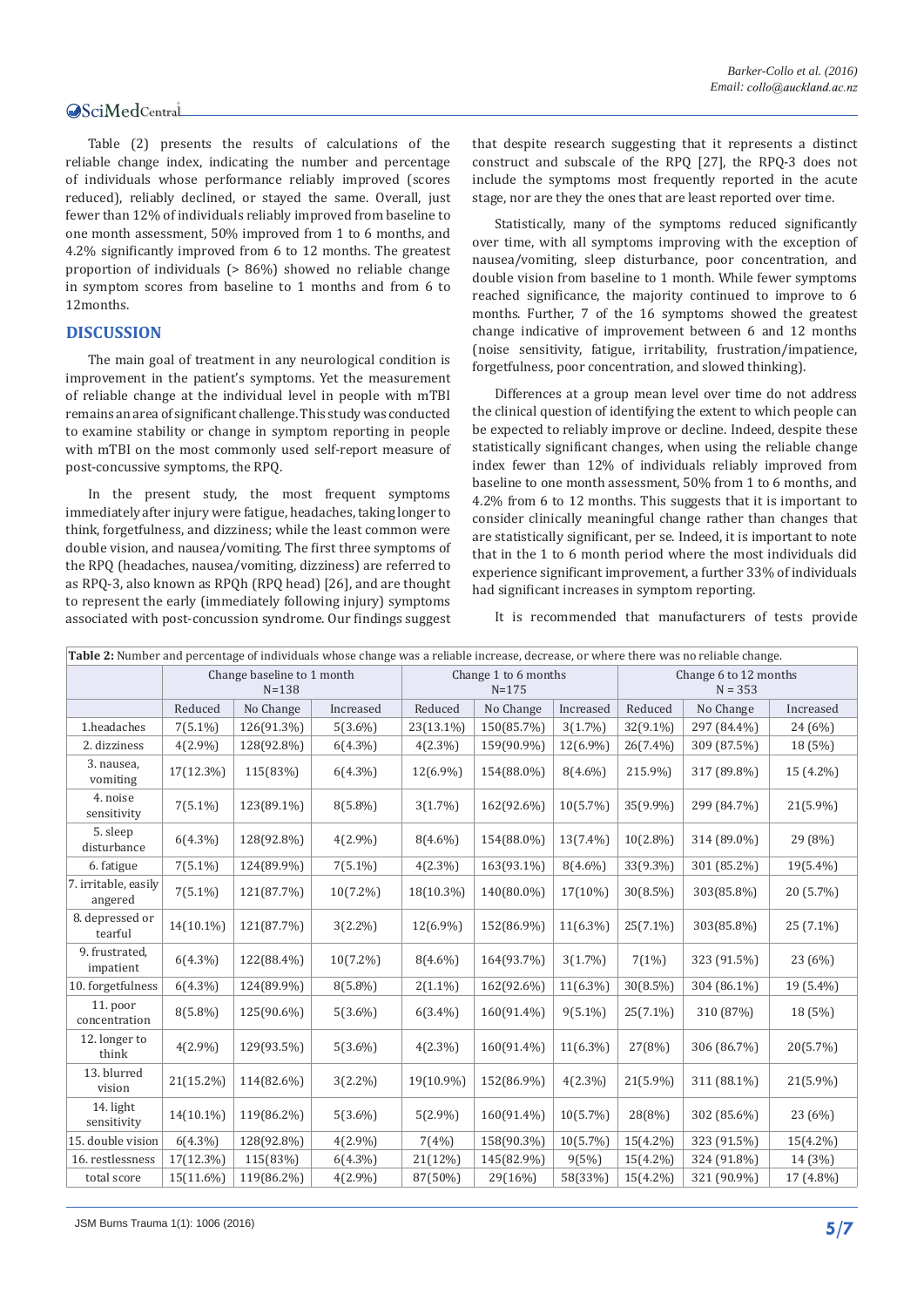information on change over time within clinical samples so that clinicians can calculate the RCI for individual patients. For example, using the current sample, if an individual with mTBI received a RPQ total score of 32 at one month post-injury and a score of 28 at 6 months, his or her RCI would be calculated as ([28-32]−[14.58-18.63])/ 10.417= -0.77; where 14.58 and 18.63 were the group means at times 2 and 1, respectively, and 10.417 is the standard deviation of the difference between tome 2 and time 1 for the group. Thus, although the score is improved, the criterion for reliable improvement (scores +/- 1.69) has not been met. This is particularly important for patients being seen in legal contexts (e.g., power of attorney) and when seeking funding to support services. Most randomized controlled trials rely on averaging or pooling data across individuals to determine mean change. The responsiveness of individuals to treatment effects can be lost in such analyses, yet such individual responsiveness is important to future efforts to develop and refine treatments.

Our findings are based on a large sample of individuals with mild TBI followed for 12 months post-injury. Limitations to the findings include its generalizability as consenting individuals were significantly younger, and more likely to self-identify as non-Europeans than those who did not consent. The present sample included a greater proportion of the original BIOINC sample as data for participants completing only one time point early in recovery were included, in contrast to the previous paper which only looked at participants who had longitudinal data at 6 and/ or 12 months [18] An additional limitation is that, while the RPQ is likely the most common measure used to quantify PCS in both research and clinical practice, it relies on self-report. Additional, qualitative research that could take a more holistic view of the impact and consequences for the lived experience of mTBI could add weight to our conclusions. Future research should also examine what characteristics of the individual and the injury are predictive of individual outcomes of mTBI. For example it is evidenced in the literature that individuals are more likely to experience Posttraumatic Stress Disorder (PTSD) following an intentional mTBI (e.g., assault), [28] and that the presence of PTSD exacerbates post-concussive symptoms; [29] yet the ability of injury mechanism or PTSD to predict individual change in PCS has yet to be explored.

Particular strengths include our relatively large sample, with repeated measures allowing examination of change over time not only in terms of prevalence of symptoms and mean symptoms reported by the sample, but also reliable change within each individual.

### **CONCLUSION**

Slowed thinking, fatigue, irritability, and headaches appear to be the persistent symptoms following a mild TBI. Interventions targeting these symptoms in the acute phase may help to improve long term outcomes and recovery following mild TBI. The use of RCI rather than group change statistics presents a very different picture, with it clear that while many individuals improve post-TBI; a large proportion remains stable or worsens. Whilst the present paper provides these data for the RPQ after mild TBI, it is recommended that manufacturers of tests provide information on change over time within clinical samples so that clinicians and researchers can calculate the RCI for individual patients.

### **REFERENCES**

- 1. Mc Allister TW. Mild Brain Injury. In: Jonathan M. Silver, Stuart C. Yudofsky. Textbook of Traumatic Brain Injury. Arlington VA. 2<sup>nd</sup> edn. American Psychiatric. 2011.
- 2. [Dikmen S, Machamer J, Fann JR, Temkin NR. Rates of symptom](http://journals.cambridge.org/action/displayAbstract?fromPage=online&aid=7637192)  [reporting following traumatic brain injury. J Int Neuropsychol Soc.](http://journals.cambridge.org/action/displayAbstract?fromPage=online&aid=7637192)  [2010; 16: 401-411.](http://journals.cambridge.org/action/displayAbstract?fromPage=online&aid=7637192)
- 3. [Levin HS, Mattis S, Ruff RM, Eisenberg HM, Marshall LF, Tabaddor K,](http://www.ncbi.nlm.nih.gov/pubmed/3806205)  [et al. Neurobehavioral outcome following minor head injury: a three](http://www.ncbi.nlm.nih.gov/pubmed/3806205)[center study. J Neurosurg. 1987; 66: 234-243.](http://www.ncbi.nlm.nih.gov/pubmed/3806205)
- 4. [Makdissi M, Darby D, Maruff P, Ugoni A, Brukner P, McCrory PR. Natural](http://ajs.sagepub.com/content/early/2010/01/08/0363546509349491)  [history of concussion in sport: Markers of severity and implications](http://ajs.sagepub.com/content/early/2010/01/08/0363546509349491)  [for management. Am J Sports Med. 2010; 38: 464-471.](http://ajs.sagepub.com/content/early/2010/01/08/0363546509349491)
- 5. [Mc Clincy M, Lovell MR, Pardini J, Collins MW, Spore MK. Recovery](http://www.ncbi.nlm.nih.gov/pubmed/16403698)  [from sports concussion in high school and collegiate athletes. Brain](http://www.ncbi.nlm.nih.gov/pubmed/16403698)  [Inj. 2006; 20: 33-39.](http://www.ncbi.nlm.nih.gov/pubmed/16403698)
- 6. [McCrea M, Guskiewicz K, Randolph C, Barr WB, Hammeke TA, Marshall](http://www.ncbi.nlm.nih.gov/pubmed/19834399)  [SW, et al. Effects of a symptom-free waiting period on clinical outcome](http://www.ncbi.nlm.nih.gov/pubmed/19834399)  [and risk of re injury after sport-related concussion. Neurosurgery.](http://www.ncbi.nlm.nih.gov/pubmed/19834399)  [2009; 65: 876-882.](http://www.ncbi.nlm.nih.gov/pubmed/19834399)
- 7. [McCrea M, Guskiewicz K, Randolph C, Barr WB, Hammeke TA, Marshall](http://www.ncbi.nlm.nih.gov/pubmed/23058235)  [SW, et al. Incidence, clinical course, and predictors of prolonged](http://www.ncbi.nlm.nih.gov/pubmed/23058235)  [recovery time following sport-related concussion in high school and](http://www.ncbi.nlm.nih.gov/pubmed/23058235)  [college athletes. J Int Neuropsychol Soc. 2013; 19: 22-33.](http://www.ncbi.nlm.nih.gov/pubmed/23058235)
- 8. [McCrory P, Meeuwisse WH, Aubry M, Cantu B, Dvorák J, Echemendia](http://www.ncbi.nlm.nih.gov/pubmed/23479479)  RJ, et al. Consensus statement on concussion in sport: The 4<sup>th</sup> [International Conference on Concussion in Sport held in Zurich,](http://www.ncbi.nlm.nih.gov/pubmed/23479479)  [November 2012. Br J Sports Med. 2013; 47: 250-258.](http://www.ncbi.nlm.nih.gov/pubmed/23479479)
- 9. [Rimel RW, Giordani B, Barth JT, Boll TJ, Jane JA. Disability caused by](http://www.ncbi.nlm.nih.gov/pubmed/7301062)  [minor injury. Neurosurgery. 1981; 9: 221-228.](http://www.ncbi.nlm.nih.gov/pubmed/7301062)
- 10.[Evans RW. The post concussion syndrome and the sequelae of mild](http://www.ncbi.nlm.nih.gov/pubmed/1435659)  [head injury. Neurol Clin. 1992; 10: 815-847.](http://www.ncbi.nlm.nih.gov/pubmed/1435659)
- 11.[Hall RC, Hall RC. Chapman MJ. Definition, diagnosis, and forensic](http://www.ncbi.nlm.nih.gov/pubmed/15883140)  [implications of postconcussional syndrome. Psychosomatics. 2005;](http://www.ncbi.nlm.nih.gov/pubmed/15883140)  [46: 195-202.](http://www.ncbi.nlm.nih.gov/pubmed/15883140)
- 12.[McCullagh S, Oucherlony D, Protzner A, Blair N, Feinsteina A. Prediction](http://www.ncbi.nlm.nih.gov/pubmed/11394968)  [of neuropsychiatric outcome following mild trauma brain injury: an](http://www.ncbi.nlm.nih.gov/pubmed/11394968)  [examination of the Glasgow Coma Scale. Brain Inj. 2001; 15: 489-497.](http://www.ncbi.nlm.nih.gov/pubmed/11394968)
- 13.[Kraus J, Schaffer K, Ayers K, Stenehjem J, Shen H, Afifi AA. Physical](http://www.ncbi.nlm.nih.gov/pubmed/15908824)  [complaints, medical service use and social and employment changes](http://www.ncbi.nlm.nih.gov/pubmed/15908824)  [following mild traumatic brain injury: a 6-month longitudinal study. J](http://www.ncbi.nlm.nih.gov/pubmed/15908824)  [Head Trauma Rehabil. 2005; 20: 239-256.](http://www.ncbi.nlm.nih.gov/pubmed/15908824)
- 14.[Roe C, Sveen U, Alvsaker K, Bautz-Holter E. Post-concussion symptoms](http://www.ncbi.nlm.nih.gov/pubmed/19116810)  [after mild traumatic brain injury: influence of demographic factors](http://www.ncbi.nlm.nih.gov/pubmed/19116810)  [and injury severity in a 1-year cohort study. Disabil Rehabil. 2009; 31:](http://www.ncbi.nlm.nih.gov/pubmed/19116810)  [1235-1243.](http://www.ncbi.nlm.nih.gov/pubmed/19116810)
- 15.[Rees RJ, Bellon ML. Post concussion syndrome ebb and flow:](http://www.ncbi.nlm.nih.gov/pubmed/17917173)  [longitudinal effects and management. NeuroRehabilitation. 2007; 22:](http://www.ncbi.nlm.nih.gov/pubmed/17917173)  [229-242.](http://www.ncbi.nlm.nih.gov/pubmed/17917173)
- 16.[Theadom A, Parag V, Dowell T, McPherson K, Strarkey S, Barker-Collo](http://www.ncbi.nlm.nih.gov/pubmed/26719482)  [S, et al. Persisting problems 1 year after mild traumatic brain injury. Br](http://www.ncbi.nlm.nih.gov/pubmed/26719482)  [J Gen Pract. 2016; 66: e16-e23.](http://www.ncbi.nlm.nih.gov/pubmed/26719482)
- 17.[Jacobson N, Truax P. Clinical significance: a statistical approach to](http://www.ncbi.nlm.nih.gov/pubmed/2002127)  [defining meaningful change in psychotherapy-research. J Consult Clin](http://www.ncbi.nlm.nih.gov/pubmed/2002127)  [Psychol. 1991; 59: 12-19.](http://www.ncbi.nlm.nih.gov/pubmed/2002127)
- 18.[Theadom A, Parag V, Dowell T, McPherson K, Starkey N, Barker-Collo](http://www.ncbi.nlm.nih.gov/pubmed/26719482)  [S, et al. Persistent problems 1 year after mild traumatic brain injury:](http://www.ncbi.nlm.nih.gov/pubmed/26719482)